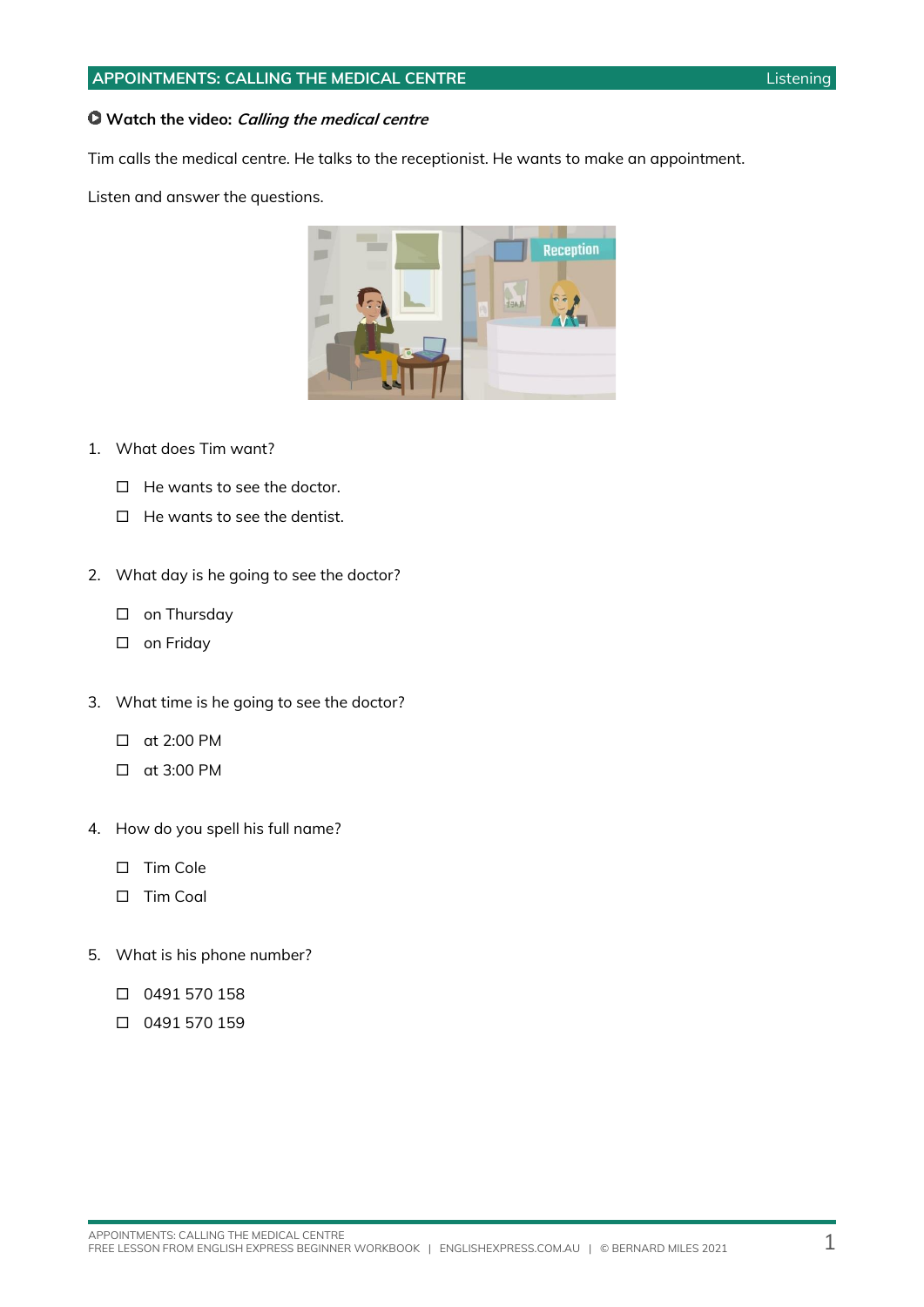### **APPOINTMENTS: CALLING THE MEDICAL CENTRE Reading and speaking**

### **P** Read it aloud.

- Tim calls the medical centre.
- He talks to the receptionist.
- He wants to make an appointment.





| Hi. This is Greenhill Medical Centre. How can I help you? |
|-----------------------------------------------------------|
| Hi. Can I make an appointment to see the doctor?          |
| Yes. When would you like to come?                         |
| Can I come on Thursday at 2:00 PM?                        |
| Sorry, 2:00 PM is not available. How about 3:00 PM?       |
| Yes, 3:00 PM is good.                                     |
| Can I have your name, please?                             |
| My name is Tim Cole.                                      |
| Can you spell your name, please?                          |
| Yes, it's T-i-m C-o-l-e.                                  |
| Can I have your phone number, please?                     |
| My phone number is 0491 570 159.                          |
| Can you repeat that, please?                              |
| Yes, it's 0491 570 159.                                   |
| Thank you. See you on Thursday at 3:00 PM.                |
| Thanks. See you then.                                     |
| Bye.                                                      |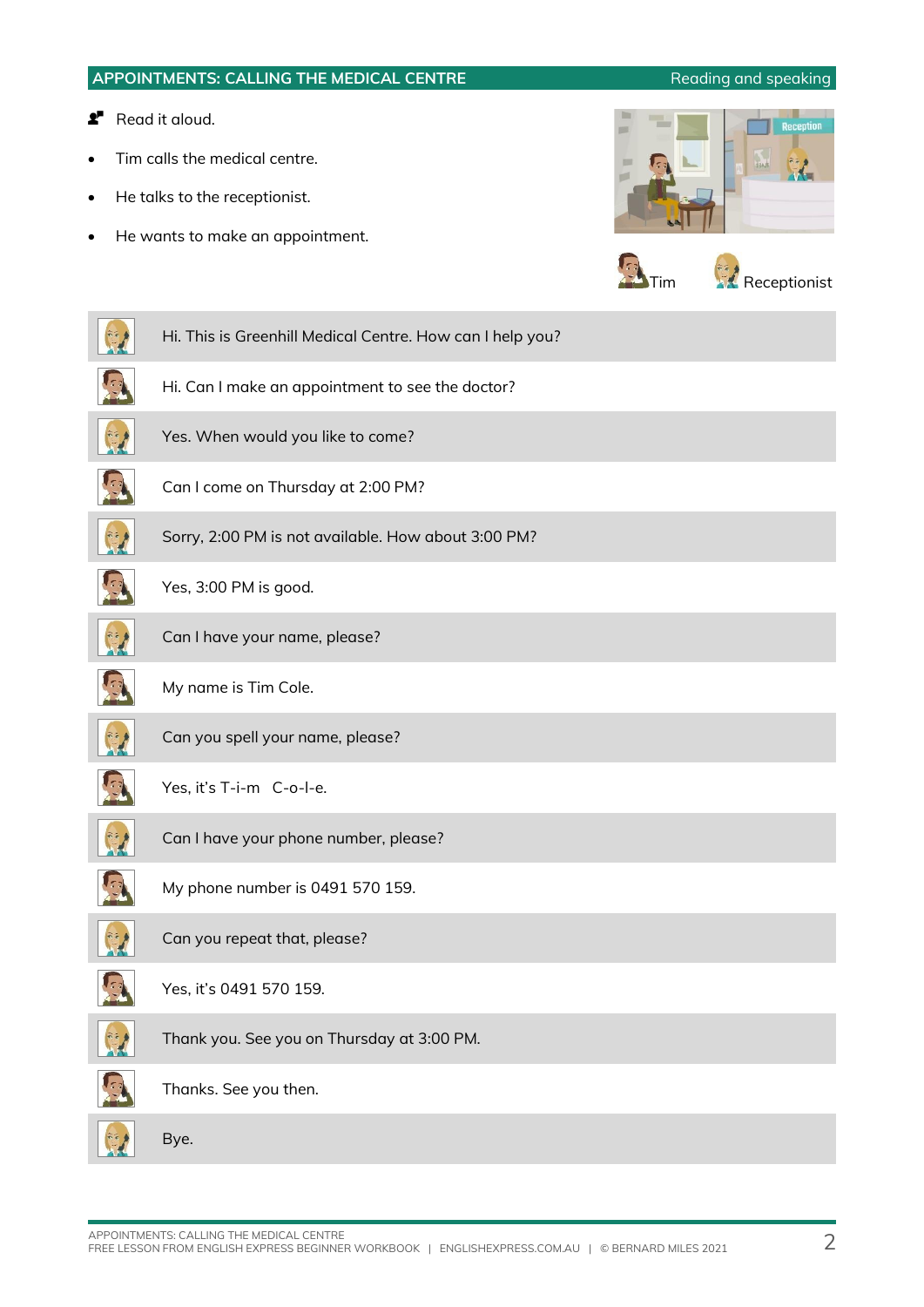## **Videos**

Video links for this resource available at: **[englishexpress.com.au/bw](https://www.englishexpress.com.au/bw)**

# **Answer Key and Guide**

#### **Listening**

#### **Answers**

- **1. He wants to see the doctor.**
- **2. on Thursday**
- **3. at 3:00 PM**
- **4. Tim Cole**
- **5. 0491 570 159**

#### **Teacher notes**

▪There are two versions of the video: one with captions and one without captions. Use the video without captions to focus on listening skills.

#### **Reading and speaking**

#### **Teacher notes**

▪A full transcript of the dialogue is presented. Students can role-play the scenario and read it aloud.

#### **Extra ideas**

- Focus on pronunciation: difficult sounds, linking, stress, intonation.
- Focus on useful words and phrases, for example: *How can I help you? How about \_\_\_\_\_\_ ? Can you repeat that, please?*
- ▪Cut up the dialogue. Students put it in order.